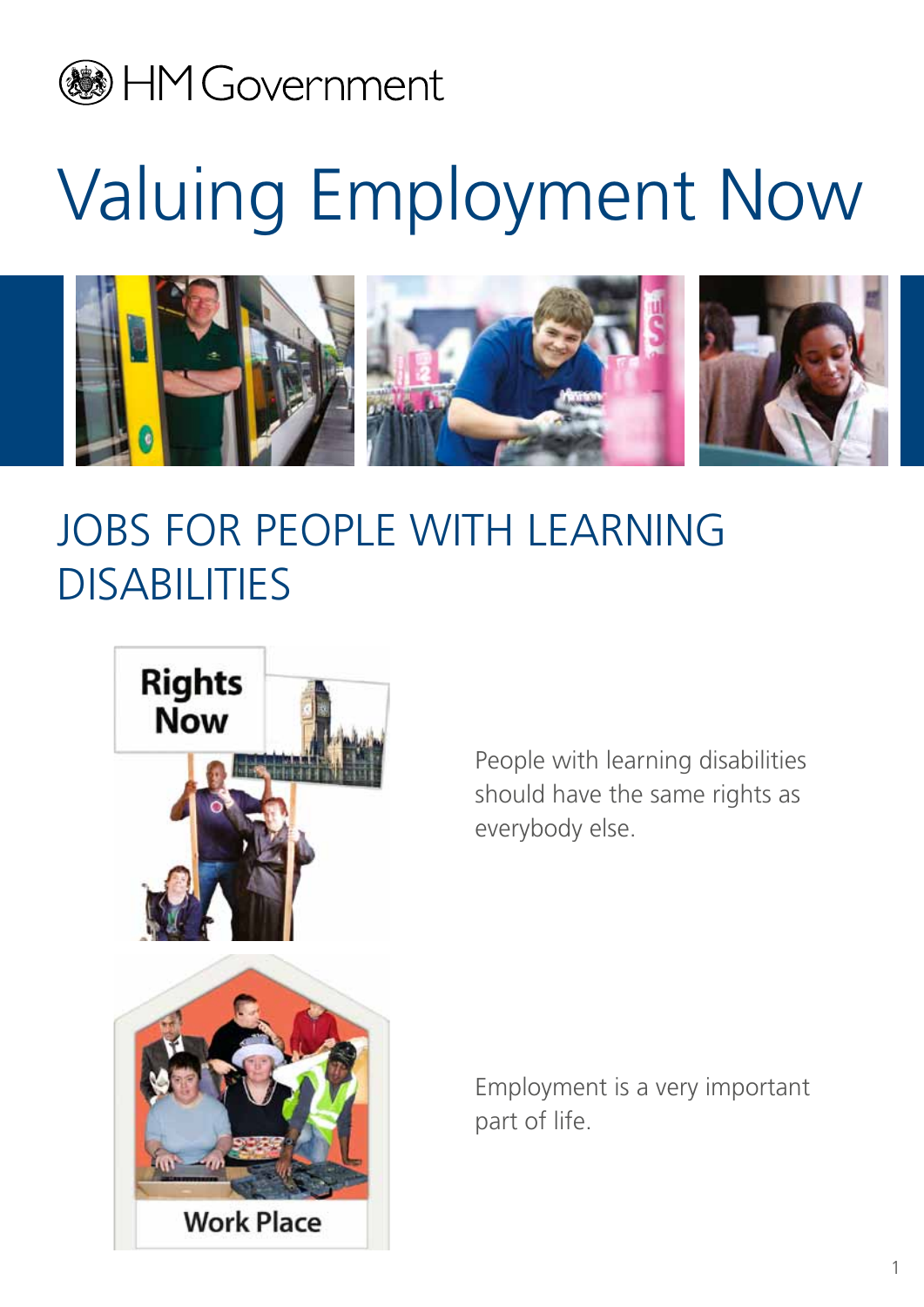

Many people think that people with learning disabilities can't work because they can't achieve much in life. This is wrong.



we need to change how people think so that many more people with learning disabilities get a job.



people with learning disabilities should expect to get a paid job, just like other people. Otherwise, real equality will not happen.



people who are not disabled don't usually have a choice about getting a paid job.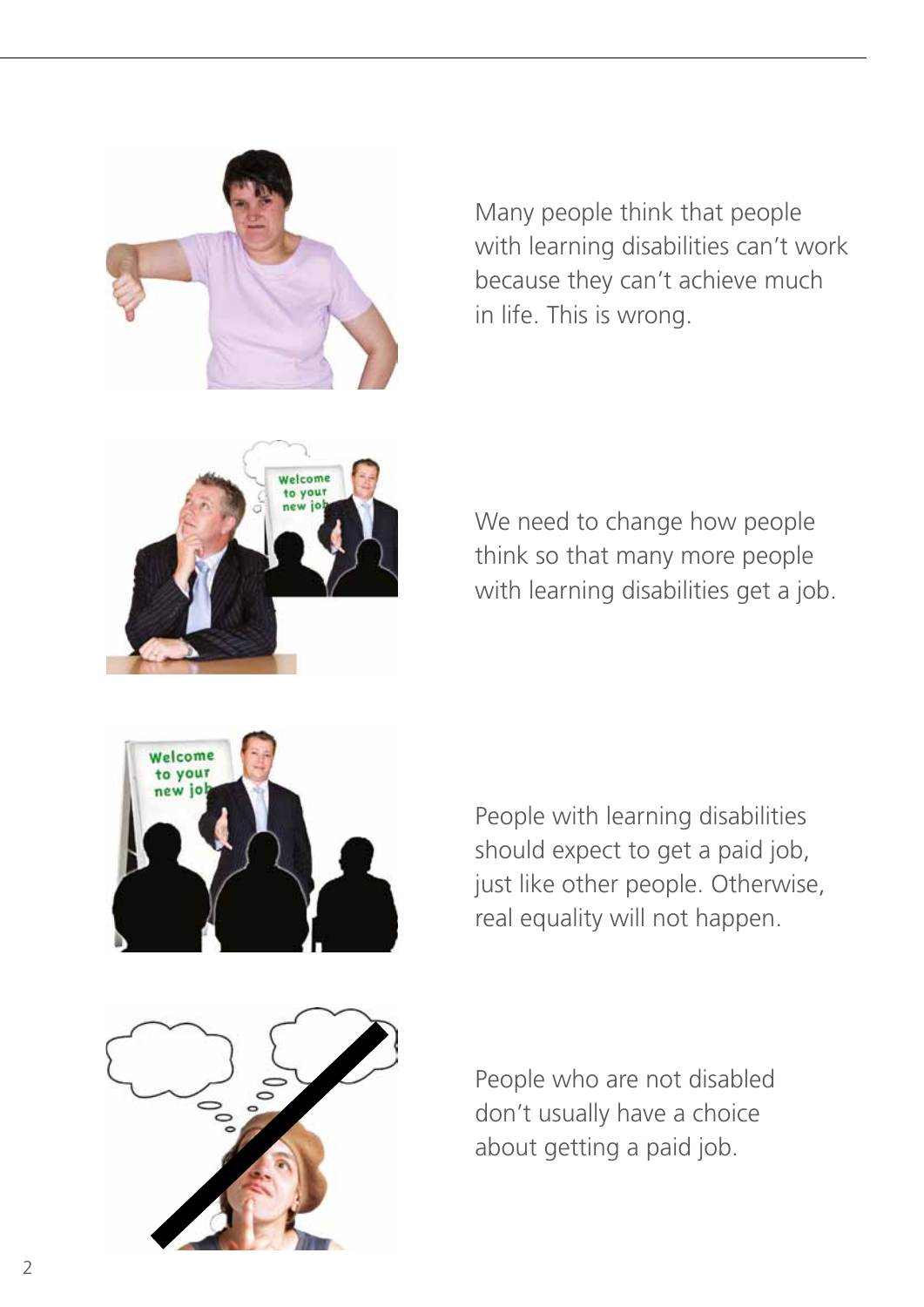

The Government is doing things to make it easier for people with learning disabilities to get real jobs.



people with learning disabilities need to believe they can work. They need to expect to work. This is an important part of equal rights.



Find out more at the 'Real Roles' website: **www.realroles.co.uk**